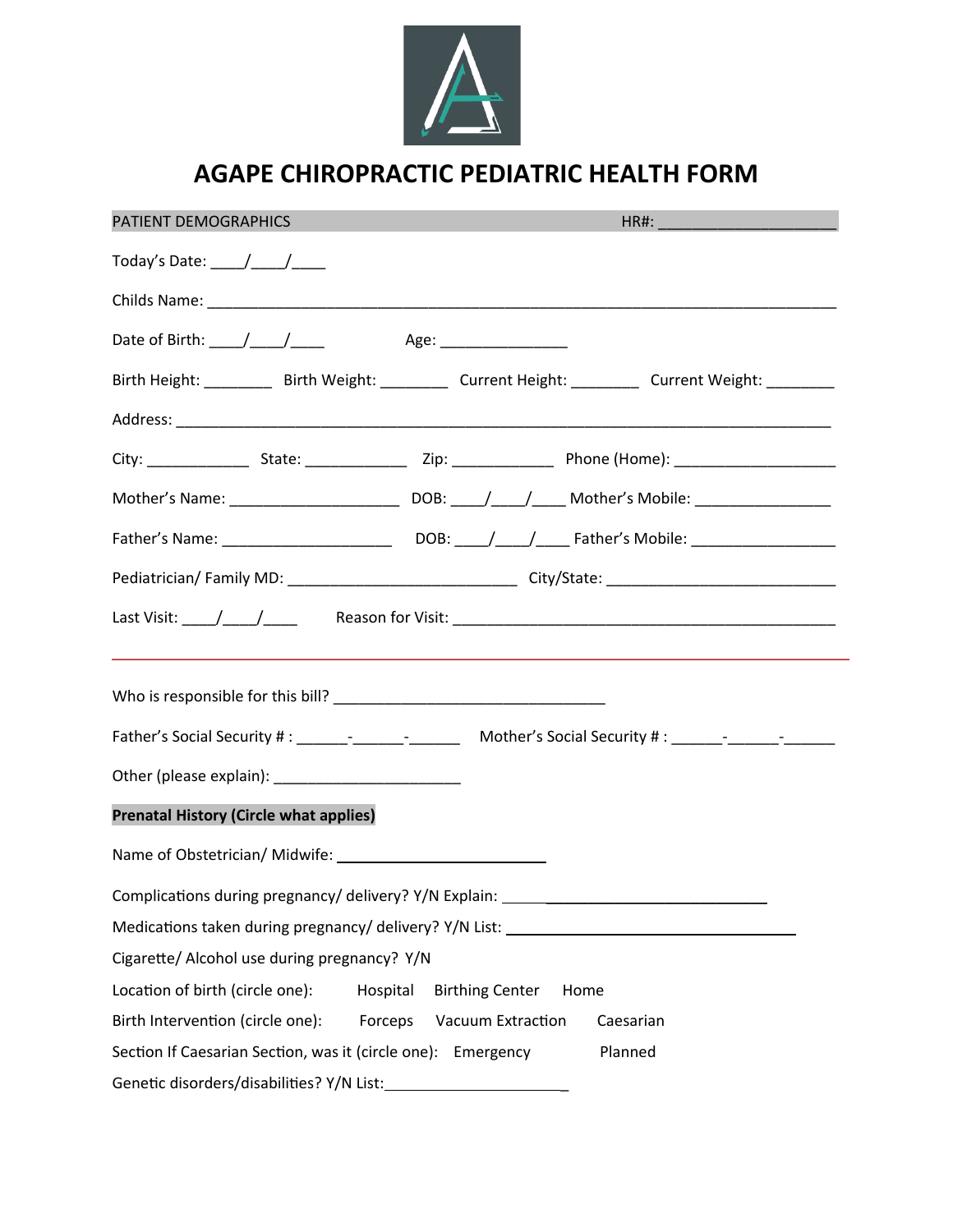|                         | <b>CHILD'S CURRENT PROBLEM</b>                           |                                                                                       |                         |                                                                                                                       |
|-------------------------|----------------------------------------------------------|---------------------------------------------------------------------------------------|-------------------------|-----------------------------------------------------------------------------------------------------------------------|
|                         |                                                          | Purpose of this visit: ________ Wellness Check-up                                     | ____ Injury or Accident | Other                                                                                                                 |
|                         |                                                          |                                                                                       |                         |                                                                                                                       |
|                         |                                                          | If your child is experiencing pain/Discomfort please identify where and for how long: |                         |                                                                                                                       |
| 1.<br>2.                |                                                          |                                                                                       |                         | When did the problem first begin? Date _____/_____/__________Unknown __Gradual ___ Sudden                             |
| 3.                      |                                                          |                                                                                       |                         | Any bowl or bladder problems since this problem began?: __ No __ Yes If yes, please explain:                          |
| 4.                      |                                                          | Have you seen any other doctors for this problem? No Yes If yes, who?                 |                         |                                                                                                                       |
| 5.                      |                                                          | How long ago? _____ Days ______ Weeks ______ Months ______ Years                      |                         |                                                                                                                       |
| 6.                      |                                                          |                                                                                       |                         |                                                                                                                       |
| 7.                      |                                                          |                                                                                       |                         | How is this problem Now?: $\Rightarrow$ Rapidly Improving $\Rightarrow$ Improving Slowly $\Rightarrow$ About the Same |
|                         | $\Rightarrow$ Gradually Worsening $\Rightarrow$ On & Off |                                                                                       |                         |                                                                                                                       |
| 8.                      |                                                          | Please list any medication taken for this problem:                                    |                         |                                                                                                                       |
| 9.                      |                                                          | crib, tripped), Auto Accidents, etc? _ No _ Yes If yes, please explain:               |                         | Has your child ever sustained and an injury playing organized sports, Falls (bed, changing table,                     |
|                         |                                                          | HAS YOUR CHILD EVER SUFFERED FROM: Check all that apply                               |                         |                                                                                                                       |
|                         | $\Rightarrow$ Headaches                                  | $\Rightarrow$ Arm Problems                                                            |                         | $\Rightarrow$ Constipation                                                                                            |
|                         | $\Rightarrow$ Orthopedic Problems                        | <b>⇒ Stomach Aches</b>                                                                |                         | $\Rightarrow$ Growing Pains                                                                                           |
|                         | <b>⇒</b> Digestive Disorders                             | $\Rightarrow$ Ruptures/Hernia                                                         |                         | $\Rightarrow$ Chronic Earaches                                                                                        |
|                         | $\Rightarrow$ Behavioral Problems                        | $\Leftrightarrow$ Seizures/Convulsions                                                |                         | $\Rightarrow$ Backaches                                                                                               |
| $\Rightarrow$ Dizziness |                                                          | $\Rightarrow$ Leg Problems                                                            |                         | $\Rightarrow$ Diarrhea                                                                                                |
|                         | $\Rightarrow$ Neck Problems                              |                                                                                       |                         | $\Rightarrow$ Asthma                                                                                                  |
|                         | $\Rightarrow$ Poor Appetite                              | $\Rightarrow$ Reflux Muscle Pain                                                      |                         | $\Rightarrow$ Sinus Trouble                                                                                           |
|                         | $\Rightarrow$ ADD/ADHA                                   | $\Rightarrow$ Heart Trouble                                                           |                         | ⇒ Poor Posture                                                                                                        |
| $\Rightarrow$ Fainting  |                                                          | $\Rightarrow$ Joint Problems                                                          |                         | $\Rightarrow$ Hypertension                                                                                            |

×

2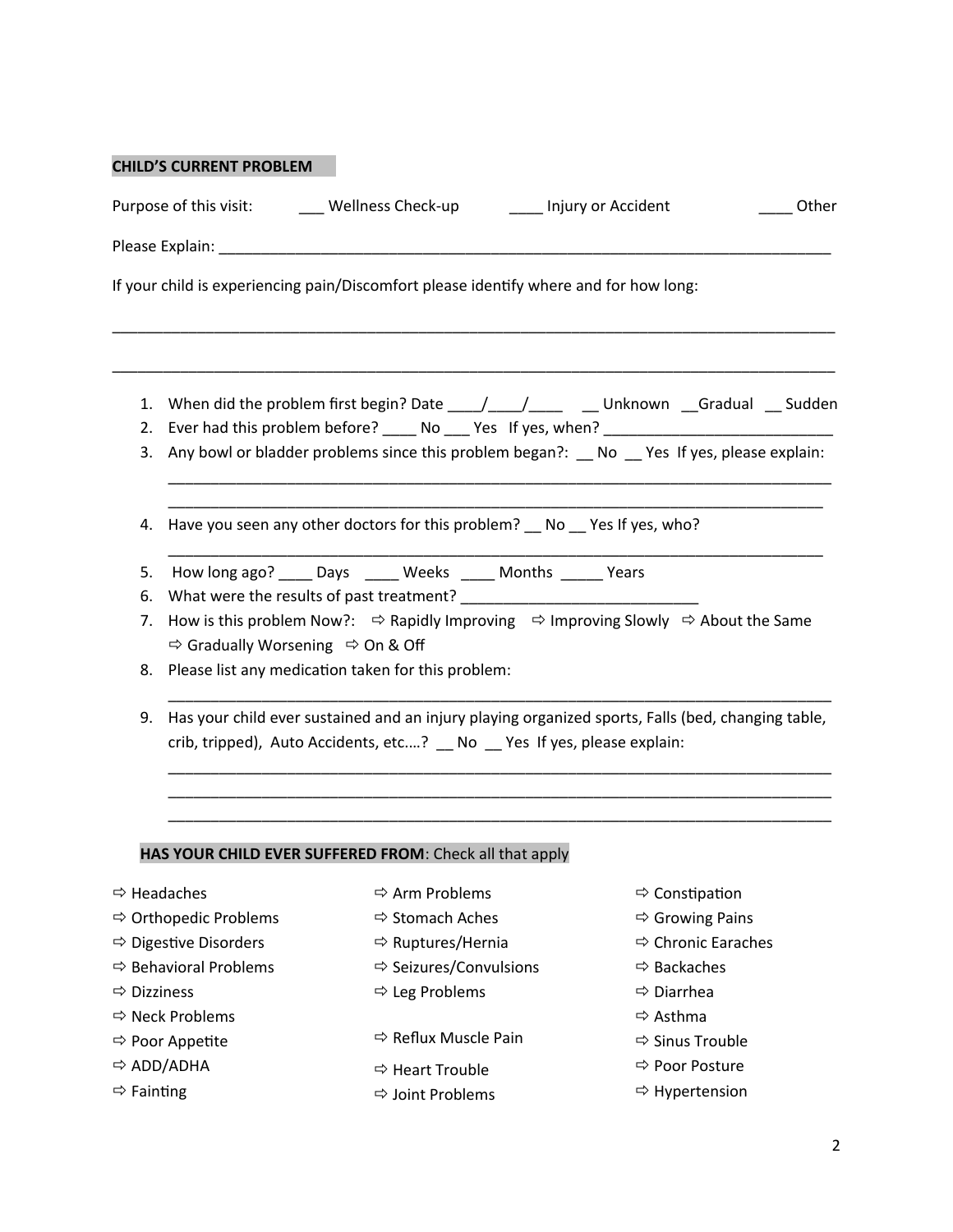| $\Rightarrow$ Walking Trouble   | $\Rightarrow$ Broken Bones           | $\Rightarrow$ Fall from high chair       |
|---------------------------------|--------------------------------------|------------------------------------------|
| $\Rightarrow$ Scoliosis         | $\Rightarrow$ Fall off Swing         | $\Rightarrow$ Fall off slide             |
| $\Rightarrow$ Anemia            | $\Rightarrow$ Fall in Baby Walker    | $\Rightarrow$ Fall from changing table   |
| $\Rightarrow$ Colds/Flu         | $\Rightarrow$ Fall from bed or couch | $\Rightarrow$ Fall off monkey bars       |
| $\Rightarrow$ Sleeping Problems | $\Rightarrow$ Fall from crib         | $\Rightarrow$ Fall off skateboard/skates |
| $\Rightarrow$ Bed Wetting       | $\Rightarrow$ Fall down stairs       |                                          |
| $\Rightarrow$ Colic             | $\Rightarrow$ Fall off bicycle       |                                          |
|                                 |                                      |                                          |
| Allergies to:                   |                                      |                                          |
|                                 |                                      |                                          |

Other: \_\_\_\_\_\_\_\_\_\_\_\_\_\_\_\_\_\_\_\_\_\_\_\_\_\_\_\_\_\_\_\_\_\_\_\_\_\_\_\_\_\_\_\_\_\_\_\_\_\_\_\_\_\_\_\_\_\_\_

I understand that I am directly and fully responsible to Agape Chiropractic for all fees associated with chiropractic care my child receives.

 $\Rightarrow$  Under the terms and conditions of my divorce, separation or other legal authorization, the consent of a spouse/former spouse or other guardian is not required. If my authority to so select and authorize this care should change in any way, I will immediately notify this office.

| Parent or Legal Guardian's Signature | Date |
|--------------------------------------|------|
| Doctor's Signature                   | Date |

### We love to have kid's pictures in our office! If you would allow us to have your child's picture in the office, please sign below.

For valuable consideration, I hereby irrevocably consent to and authorize the use and reproduction by Agape Chiropractic, or anyone authorized by Agape Chiropractic, of any and all photographs/videos which were taken of my child, for the purposed of promotional TV, website, social media and/or print ad whatsoever, without further compensation to me. All negatives and positives, together with the prints shall constitute the property of Agape Chiropractic, solely and completely. Any information voluntarily provided by a patient shall also be used in conjunction with the above listed information for purposes previously mentioned. Confidentially, in regards to any reported conditions, is also waived to the extent of information pertinent to the promotion material only. I authorize Agape Chiropractic to share this information via their website and their Facebook/social media including Twitter and Instagram, and for use in the office. All other unrelated patient information shall remain private and protected (according to Health Information and Privacy Act laws).